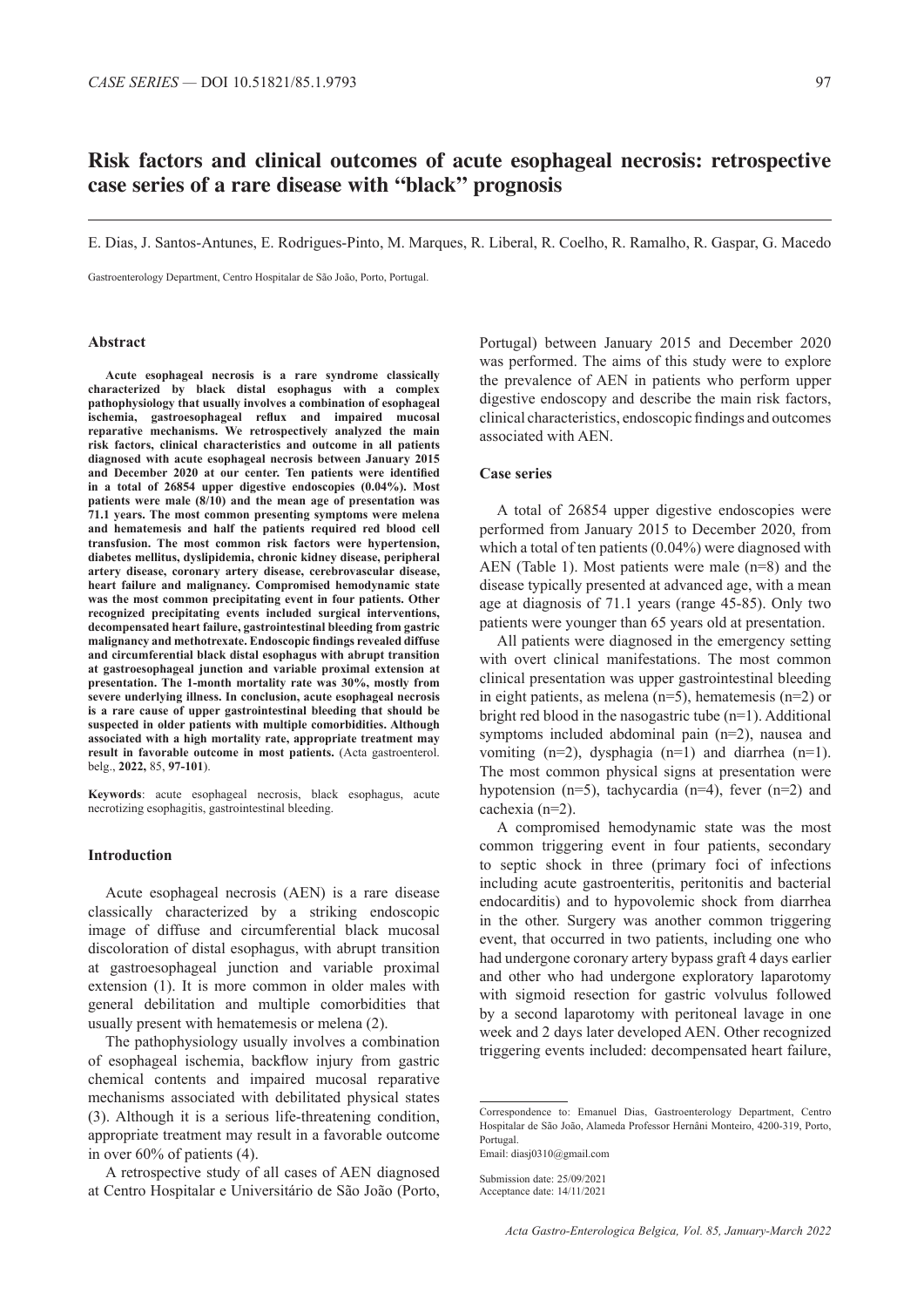| Patient        | Gender | Age             | <b>Clinical symptoms</b>    | ng conditions<br>Underlyin                                              | Triggering event                                          | Extension             | endoscopic<br>lesions<br><b>Other</b> | Reevaluation<br>endoscopy     | Short-term outcome                                                   |
|----------------|--------|-----------------|-----------------------------|-------------------------------------------------------------------------|-----------------------------------------------------------|-----------------------|---------------------------------------|-------------------------------|----------------------------------------------------------------------|
| Ħ,             | Male   | 76              | Melena                      | DM, CVD, PAOD, CKD                                                      | gastroenteritis)<br>Septic shock<br>(from acute           | esophagus<br>Proximal | Duodenal                              | Yes                           | Asymptomatic on discharge<br>Survived                                |
| #2             | Male   | 50              | Melena                      | DM, hypertension, CAD,<br>PAOD, CKD, smoking                            | CABG                                                      | Distal esophagus      | Duodenal                              | Yes                           | Asymptomatic on discharge<br>Survived                                |
| $\sharp\sharp$ | Male   | 73              | Hematemesis                 | DM, hypertension, alcohol,<br>cirrhosis                                 | Sigmoid resection                                         | Middle esophagus      | Duodenal                              | Yes                           | Asymptomatic on discharge<br>Survived                                |
| #              | Male   | 85              | Nausea, vomiting            | Hypertension, dyslipidemia                                              | Intestinal occlusion,<br>dehydration                      | Middle esophagus      | Duodenal                              | Yes                           | Asymptomatic on discharge<br>Survived                                |
| #5             | Male   | $70\,$          | Hematemesis                 | DM, hypertension, CVD,<br>smoking                                       | Septic shock (from<br>peritonitis)                        | Middle esophagus      | $\tilde{z}$                           | Yes; distal sticture          | Uncomplicated stricture<br>Survived                                  |
| 46             | Male   | 79              | Melena                      | dyslipidemia, CVD, CAD,<br>PAOD, CHF, CKD<br>DM, hypertension,          | (from bacterial<br>endocarditis)<br>Septic shock          | Distal esophagus      | $\tilde{z}$                           | $\geq$                        | Died after 6 days from septic<br>complications                       |
| 47             | Female | $68\,$          | Nausea, vomiting, dysphagia | PAOD, CHF, CKD, smoking<br>dyslipidemia, CVD, CAD,<br>DM, hypertension, | Methotrexate                                              | Middle esophagus      | $\overline{\mathsf{X}}$               | Yes                           | Asymptomatic on discharge<br>Survived                                |
| $\#8$          | Male   | $\rm 80$        | Melena                      | Hypertension, smoking,<br>CKD, CHF, prostatic<br>adenocarcinoma         | Decompensated<br>heart failure                            | Middle esophagus      | Duodenal                              | Yes; esophageal<br>ulceration | Asymptomatic on discharge<br>Survived                                |
| 44             | Female | $\overline{7}1$ | Blood in NGT                | dyslipidemia, CVD, CHF,<br>DM, hypertension,<br>gastric cancer          | gastric malignancy)<br>Gastrointestinal<br>bleeding (from | Middle esophagus      | $\tilde{z}$                           | $\gtrsim$                     | Died after 21 days from<br>stroke                                    |
| #10            | Male   | 45              | Melena                      | Alcohol, cirrhosis,<br>dyslipidemia                                     | Hypovolemic<br>shock, terlipressin                        | esophagus<br>Proximal | $\tilde{z}$                           | $\tilde{z}$                   | cardiorespiratory arrest<br>after admission from<br>Died a few hours |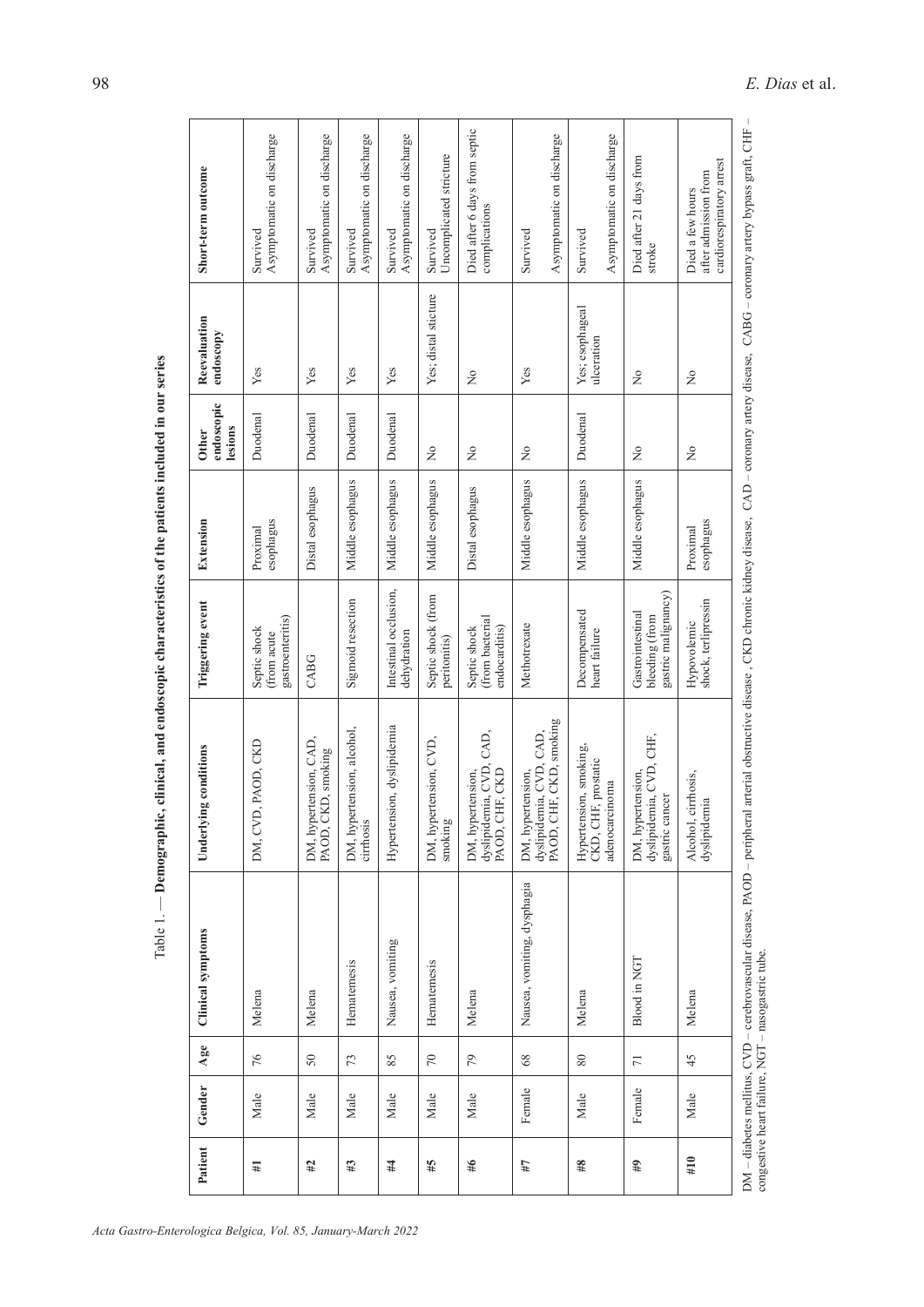

Figure 1. — Endoscopic images of acute esophageal necrosis. Acute esophageal necrosis has a characteristic endoscopic presentation of diffuse and circumferential black discoloration of distal esophagus with abrupt transition at gastroesophageal ulceration and variable proximal extension. Here are represented images from 4 patients in our series that illustrate possible presentations of this rare disorder.

upper gastrointestinal bleeding from gastric malignancy, dehydration in the setting of intestinal occlusion and methotrexate (in a patient who had recently started taking this drug for rheumatoid arthritis).

The most common chronic underlying conditions were: hypertension (n=8), diabetes mellitus (n=6), dyslipidemia (n=5), chronic kidney disease (n=5), cerebrovascular disease (n=5), smoking (n=4), heart failure (n=4), peripheral artery disease (n=4), coronary artery disease  $(n=3)$ , alcohol consumption  $(n=2)$ , liver cirrhosis (n=2) and malignancy (n=2). The two cases of malignancy included one gastric adenocarcinoma and one prostatic adenocarcinoma.

Laboratory studies revealed anemia in nine patients and leukocytosis in six. All patients presented elevated levels of C-reactive protein (mean level: 110.2 mg/L, range: 22.8-255.0). Lactate level was measured in six patients and four presented hyperlactatemia, with a maximum of 21.61 mg/dL. Albumin and total protein levels were measured in nine and six patients, respectively, and most (n=8) presented hypoalbuminemia and/or low total proteins level, indicating malnutrition.

Endoscopy revealed characteristic findings of diffuse circumferential friable mucosa with black discoloration involving distal esophagus with abrupt transition at gastroesophageal junction in all patients (Figure 1). In two cases these changes were limited to distal esophagus whereas in six they extended to middle esophagus and in two to proximal esophagus. Signs of recent bleeding including red blood and blood clots in esophageal and gastric lumen were detected in two endoscopies, whereas none had any point of active bleeding. Other associated pathological lesions included duodenal erosions and/or



Figure 2. — Endoscopic image of the healing phase of acute esophageal necrosis, characteristically demonstrating white exudates covering pink friable mucosa in a mosaic pattern.

ulceration in five patients. No patient presented evidence of perforation.

Reevaluation endoscopy was performed in seven patients 5-71 days after initial diagnosis and all presented characteristic findings of healing with easily detachable plaques of white exudate covering friable mucosa (Figure 2). One patient had a stricture at distal esophagus that was easily traversed with the endoscope and the patient denied any symptoms of dysphagia or regurgitation; therefore, no endoscopic treatment was pursued. Mean follow-up duration was 21.0 months (range 0-76). No cases of recurrence were detected during follow-up.

Patient management focused on comorbidity control and nutritional status improvement, together with highdose proton pump inhibitors which were administered to all patients. Most patients (9/10) presented with anemia and correction with packed red blood cell transfusion was necessary in five. Fluid therapy was started in six patients and three required vasopressor support. Antibiotics were administered to four patients, of large-spectrum in two because of septic shock.

Two patients required admission in intensive care unit and evolved favorably. Additionally, two more patients developed AEN while they were in intensive care unit: one after coronary artery bypass graft and the other for septic shock secondary to endocarditis. The mean duration of intensive care unit stay after diagnosis of AEN for these four patients was 9.25 days (range 4-18).

Mean duration of hospital stay was 19.9 days (range 0-72). Seven patients evolved favorably and were discharged with no symptoms or sequelae. In total, three patients died during the days/weeks after diagnosis, essentially from causes other than AEN related to their critical illness, which corresponds to a 1-month mortality rate of 30%.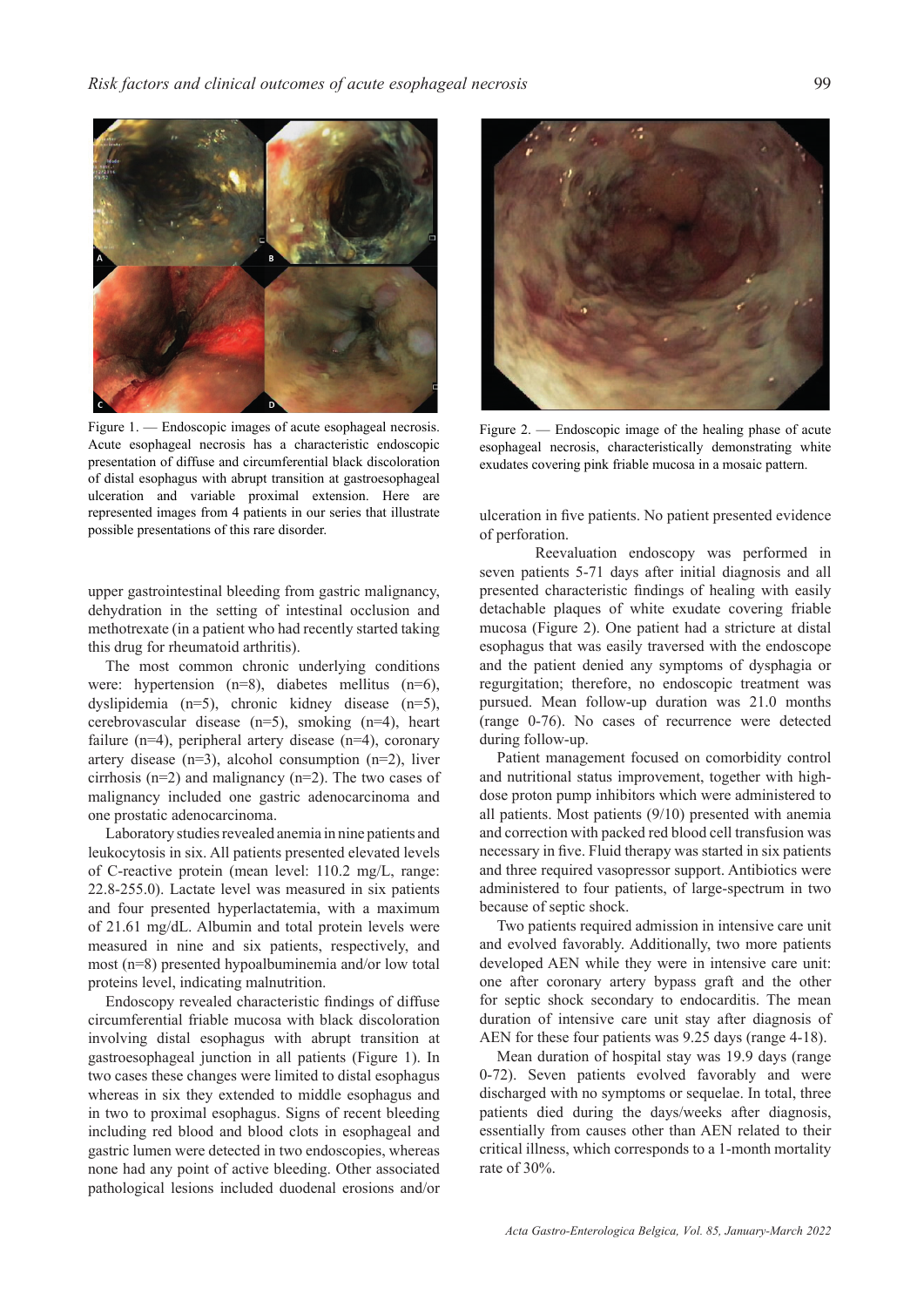| <b>Authors</b>           | Year | Type of study | <b>Duration</b><br>( <i>vears</i> ) | <b>Number of EGD</b><br>examined | <b>Total cases of</b><br><b>AEN</b> | Prevalence of<br>AEN |
|--------------------------|------|---------------|-------------------------------------|----------------------------------|-------------------------------------|----------------------|
| Moreto M et al (6)       | 1993 | Retrospective | 16                                  | 80.000                           | 16                                  | $0.01\%$             |
| Augusto F et al (7)      | 2004 | Retrospective | 5                                   | 10.295                           | 29                                  | 0.28%                |
| Julian-Gomez L et al (8) | 2008 | Retrospective | 2                                   | 6003                             | ┑                                   | $0.11\%$             |
| Ramos R et al (9)        | 2008 | Retrospective | $\overline{c}$                      | 3976                             | 11                                  | 0.28%                |
| Singh D et al $(10)$     | 2011 | Retrospective | 3                                   | 9179                             |                                     | $0.05\%$             |
| Ben Soussan E et al (5)  | 2002 | Prospective   |                                     | 3900                             | 8                                   | $0.2\%$              |

Table 2. — **Main characteristics of retrospective and prospective studies concerning prevalence of acute esophageal necrosis** 

EGD – esophagogastroduodenoscopy; AEN – acute esophageal necrosis.

## **Discussion**

AEN is a rare disease that is found in a small minority of upper digestive endoscopy procedures. We found a prevalence of 0.04%, similar to other prospective (5) and retrospective (6-10) studies that reported a prevalence of 0.01-0.28% of patients undergoing upper digestive endoscopy (Table 2). The fact that our prevalence is near the lower limit reflects the fact that our center performs a large volume of elective upper digestive endoscopies which dilutes the number of cases of AEN, which are essentially diagnosed in the emergency setting.

A clear predilection for male gender and advanced age was found in our series, which is supported by a recent systematic review where AEN affected predominantly men (72%) at a mean age of 62 years (11). Upper gastrointestinal bleeding is the usual presentation form, with most patients presenting hematemesis (66%) and/ or melena (33%) (4). These were also the most common symptoms in our series although melena were more common than hematemesis.

Classic AEN presents as diffuse black-appearing distal esophagus that stops abruptly at the gastroesophageal junction. Proximal extension is common and, in approximately 34% of cases, the entire esophagus may appear black (4), similar to our series where 20% of patients had pan-esophageal involvement. Generally, the classic picture of diffuse black distal esophageal mucosa is followed by a healing phase dominated by residual black areas and thick white exudates composed of necrotic debris that cover pink friable mucosa and, usually, esophageal mucosa acquires its normal endoscopic appearance in approximately 1-2 weeks (12). This classic endoscopic trajectory is illustrated in our series where these characteristic healing features were evident in all patients who performed re-evaluation endoscopy.

Although this classical endoscopic image is virtually diagnostic of AEN, one must keep in mind that endoscopy may also reveal esophageal ulceration which can make necrosis more difficult to recognize. Therefore, it is important to exclude other differential diagnoses that may produce a similar endoscopic aspect. According to a recent retrospective study that included 100 patients with esophageal ulcers, there are many different possible etiologies, the most common gastroesophageal reflux disease, infections or drugs, with ischemia responsible for only 1% of cases of patients presenting with esophageal ulcers (13).

AEN usually results from an acute triggering event that occurs in a background of chronic predisposing conditions. These processes usually involve a combination of esophageal ischemia, gastroesophageal reflux resulting in direct mucosal damage and general debilitation states resulting in impaired defense mechanisms and regenerative ability. The precipitating event is often related to a decrease in esophageal perfusion caused by compromised hemodynamic state, being associated with shock in 33% of patients (4). The most common associated risk factors include male gender, advanced age, diabetes mellitus, hypertension, dyslipidemia, malnutrition, alcohol abuse, coronary artery disease, congestive heart failure, chronic kidney disease, liver cirrhosis and malignancy (3,4). Our study supports these pathophysiological bases as a compromised hemodynamic state was the most common precipitating event and patients had a state of general debilitation and multiple comorbidities that increased their susceptibility.

Remarkably, our series included two novel potential precipitating causes for AEN: gastrointestinal bleeding from gastric malignancy and methotrexate. The association with malignancy is well-known and supported by our study where two patients had underlying malignancy. A history of malignancy is present in 10% of patients who present with AEN (4), associated with cachexia and immune dysregulation that increase susceptibility to necrosis when exposed to a triggering event. However, we demonstrate for the first time that gastrointestinal bleeding from gastric adenocarcinoma may be itself the triggering event. Gastrointestinal bleeding has been previously reported as a cause for AEN, specifically from ruptured esophageal varices (14).

Another novel potential association is with the immunosuppressive drug methotrexate. One possible adverse effect from methotrexate is epidermal necrosis, a